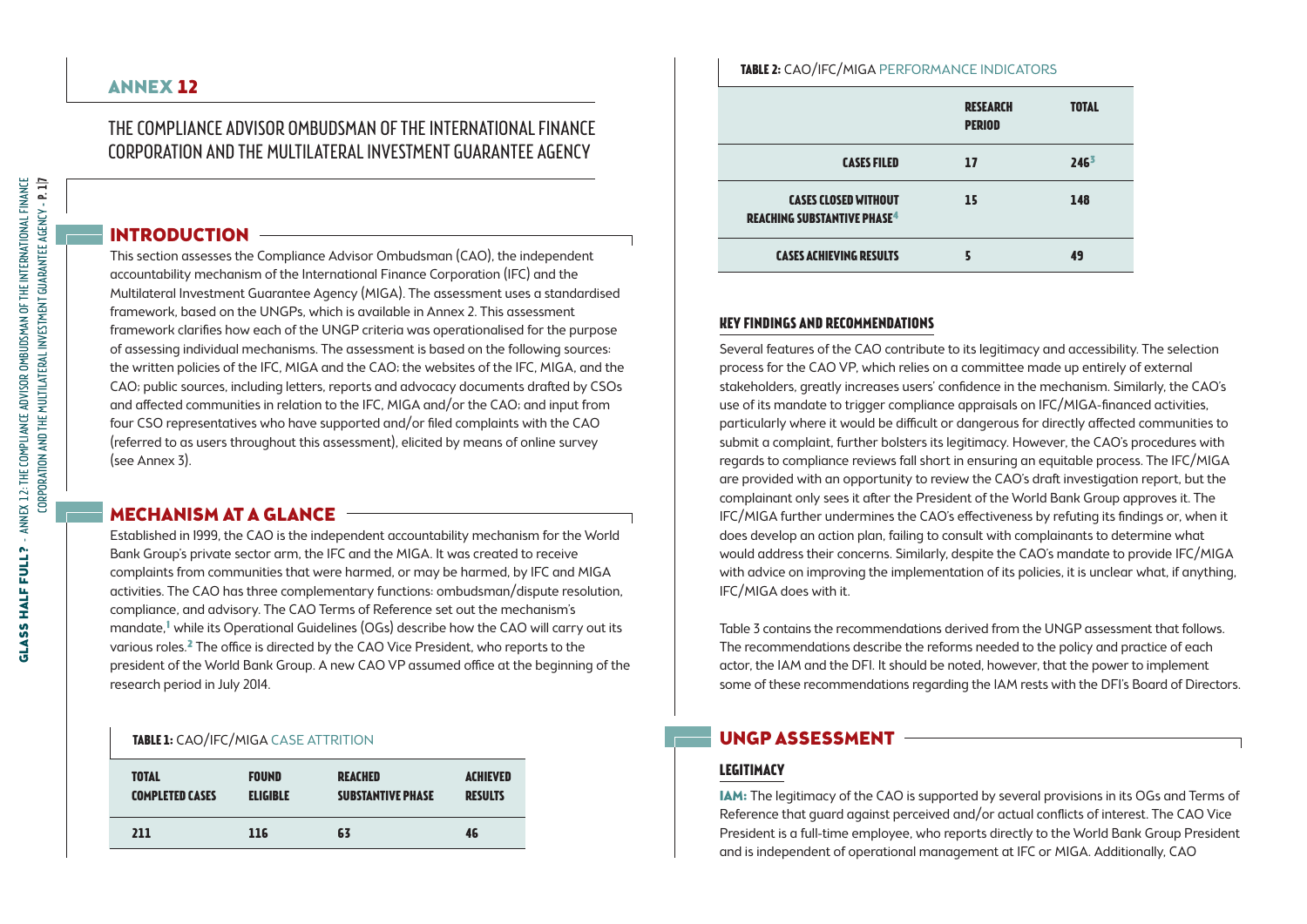#### **Table 3:** Recommendations derived from UNGP assessment

|                       | <b>CAO</b>                                                                                                                                                                                                                                                              | IFC/MIGA                                                                                                                                                                                                                                                                       |
|-----------------------|-------------------------------------------------------------------------------------------------------------------------------------------------------------------------------------------------------------------------------------------------------------------------|--------------------------------------------------------------------------------------------------------------------------------------------------------------------------------------------------------------------------------------------------------------------------------|
| <b>LEGITIMACY</b>     | • Secure its legitimacy and solidify its<br>recognised accessibility by strengthening its<br>mandate to allow the CAO to direct IFC/<br>MIGA staff and clients to take action to<br>address non-compliance and remedy harm.                                             | • Ensure there is adequate budget and<br>capacity to support the CAO's mandate.                                                                                                                                                                                                |
| <b>ACCESSIBILITY</b>  | • Allow for complaints requesting compliance<br>review to be submitted following project<br>closure.<br>• Update website and other outreach<br>materials in other non-English languages.                                                                                | • Loan agreements should require clients to<br>disclose the existence of the CAO to project-<br>affected people, including through<br>Stakeholder Engagement plans.<br>• Improve visibility of CAO on IFC/MIGA<br>homepages.                                                   |
| <b>PREDICTABILITY</b> | • Adhere to timelines.<br>• Provide complainants with regular status<br>updates on their complaints.                                                                                                                                                                    | • Prepare an action plan for every<br>investigation report in which the CAO has<br>made findings of non-compliance.<br>• Adopt a deadline for approving the CAO's<br>investigation reports and IFC/MIGA's<br>response, after which reports will be<br>disclosed automatically. |
| <b>EQUITABILITY</b>   | • Provide complainants the opportunity to<br>comment on draft investigation reports.<br>· Share final investigation reports with<br>complainants at the same time they are<br>sent to IFC/MIGA.<br>• Respect the role of complainants' advisors<br>and representatives. | • Consult with complainants in the<br>development of an action plan in response<br>to CAO's investigation reports.                                                                                                                                                             |

|                                       | <b>CAO</b>                                                                                                                                                                             | <b>IFC/MIGA</b>                                                                                                                                                                                                                                                                                                                                                                                                                                                                                                                                        |
|---------------------------------------|----------------------------------------------------------------------------------------------------------------------------------------------------------------------------------------|--------------------------------------------------------------------------------------------------------------------------------------------------------------------------------------------------------------------------------------------------------------------------------------------------------------------------------------------------------------------------------------------------------------------------------------------------------------------------------------------------------------------------------------------------------|
| <b>TRANSPARENCY</b>                   | • Publish information regarding complaints<br>that fail to meet the eligibility requirements.                                                                                          | • Publish, in a consistent manner, more<br>information about IFC/MIGA projects,<br>including environmental and social<br>assessment documentation and for financial<br>intermediaries, sub-client names and sub-<br>project names and locations. Publish loan<br>agreements.<br>• Refrain from making confidentiality<br>agreements with clients that prevent the<br>CAO from including necessary information in<br>its investigation reports.                                                                                                         |
| <b>RIGHTS</b><br><b>COMPATIBILITY</b> | . Make recommendations to the President to<br>prevent future harm, such as suspending a<br>project or retracting a loan.<br>• Develop protocols on reprisals against<br>complainants.  | • Make an explicit commitment not to fund<br>projects that would cause, contribute or<br>exacerbate human rights abuses.<br>• Require clients to assess the human rights<br>impacts of their operations.<br>• Develop measures to respond to reprisals<br>against complainants.                                                                                                                                                                                                                                                                        |
| <b>LESSONS</b><br><b>LEARNED</b>      | • Standardise process for review of the<br><b>Operational Guidelines.</b><br>• Revisit cases from the past to assess the<br>true outcomes of complainants for affected<br>communities. | • Publish the Management Action Tracking<br>Record (MATR) and other monitoring tools<br>to document what lessons it has learned<br>from the CAO's dispute resolution,<br>compliance, and advisory functions.<br>• Independently evaluate if and to what<br>extent IFC/MIGA has taken on lessons<br>learned in CAO cases and provide measures<br>to address any systemic failures.<br>· Commit not to provide additional financing<br>for similar activities to clients found to be in<br>non-compliance until the non-compliance<br>has been remedied. |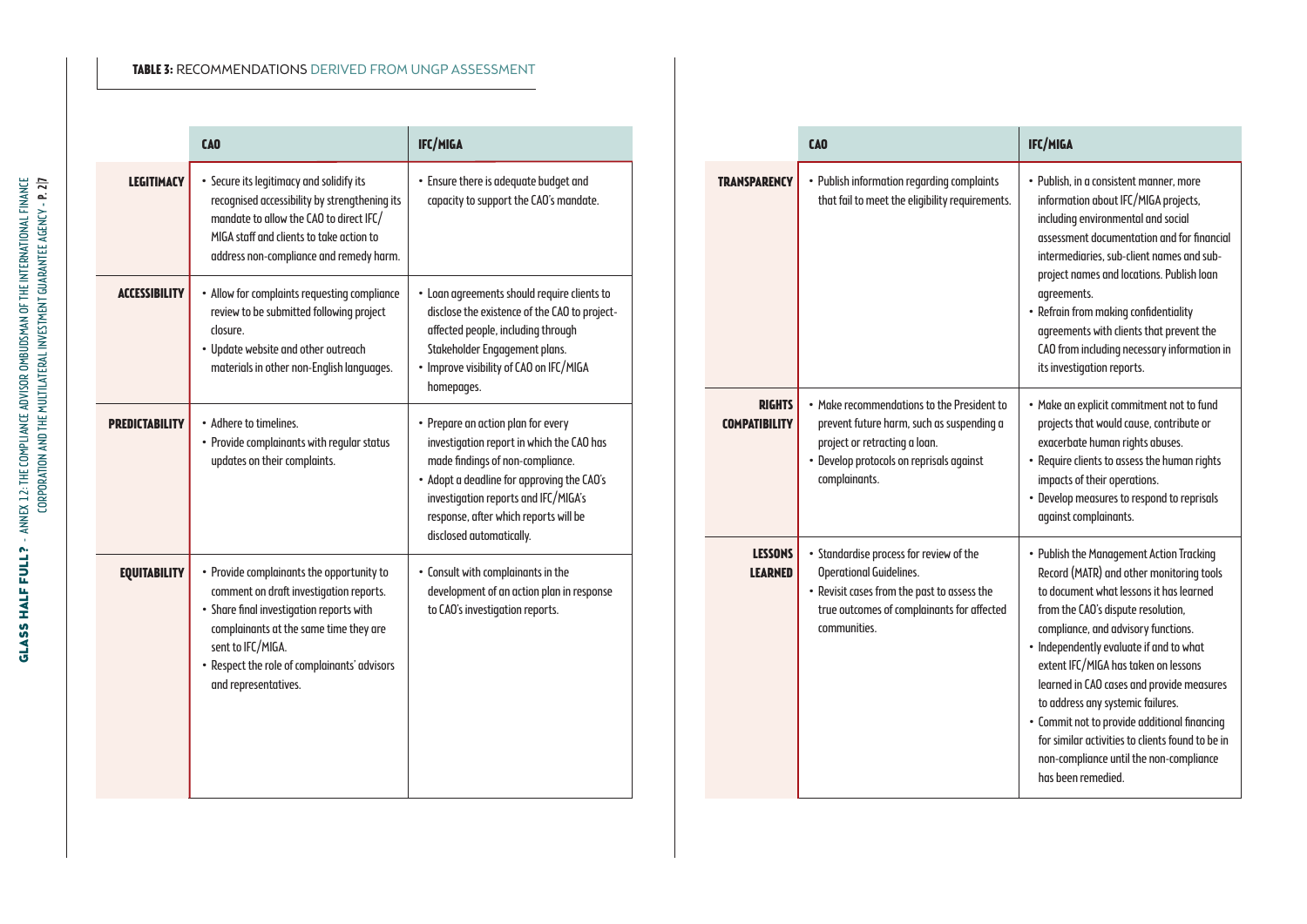professional-level staff are recruited by the CAO Vice President. They are prohibited from obtaining employment with IFC/MIGA for two years after they end their employment with the CAO. The CAO Vice President is restricted for life from obtaining employment with the World Bank Group. However, there are no formal pre-employment 'cooling off' restrictions for staff or the CAO Vice President, as required by other accountability mechanisms,5 but the CAO reports that in practice they observe a two-year period before hiring staff who have previously worked for the IFC/MIGA.<sup>6</sup>

The legitimacy of the CAO process is further bolstered by the mandate of the CAO Vice President to trigger a compliance appraisal of an IFC/MIGA project. This mandate has been triggered effectively in several cases. In addition, the CAO uses a Strategic Advisors Group, international experts who provide independent advice on how to improve the effectiveness of the CAO. Experience has shown that complainants generally trust the CAO to handle their complaints in a fair manner, noting that they perceive the CAO to be open to feedback should complainants feel the process is unfair.

**DFI:** The CAO Vice President is appointed through an independent recruitment process, involving a search committee consisting entirely of external stakeholders, including civil society. Experience has shown that the recruitment process is participatory and free from the undue influence of IFC/MIGA management and the World Bank Board. Despite the measures taken by the CAO, the legitimacy and effectiveness of the system are undermined when, as recent cases have demonstrated, IFC refutes the CAO's findings of non-compliance, denies evidence of wrongdoing and develops action plans that are inadequate to redress harms.7

#### **Accessibility**

IAM: Several features of the CAO decrease barriers to access. Filing requirements are not onerous. The grounds on which a complaint may be made have been broadly defined in order to remove unnecessary barriers for complaints. Apart from the requirement that a complaint should be in writing, there are no format requirements for filing. As with several IAMs, an individual can file a complaint.<sup>8</sup> Further, complaints can be filed in any language, and substantiating evidence is not required. Complainants determine which CAO role(s) to initiate, though they cannot determine the sequencing or request parallel dispute resolution and compliance. When complainants request both compliance and dispute resolution, the CAO will always initiate dispute resolution first. Finally, the CAO does not require that affected communities should be located in the same country as the project against which they file a complaint. Nor does the CAO require complainants to make good faith efforts to address their grievances with IFC/MIGA as a predicate to filing a complaint, unlike other IAMs. Experience has shown that the criteria for filing a complaint are not burdensome.

The CAO's 'proactive approach' to outreach further increases accessibility. The CAO has collaborated with civil society to convene outreach via telephone, including in countries

where IFC/MIGA investments are made in historically problematic sectors.<sup>9</sup> The CAO website is informative, easy to navigate and contains: information on how to file a complaint, available in non-English languages;10 a complaint template; and a brochure for potential complainants.11 However, several of the non-English pages of the website describing how to file a complaint are not fully functional, the complaint template appears to be available only in English, and the community outreach brochure is available only in English and French,<sup>12</sup> thus undermining access.

**DFI:** Despite the steps taken by the CAO to increase access, substantial barriers exist, due in part to the nature of the relationship between IFC/MIGA and its clients. These limitations restrict, for instance, what the CAO can disclose during a complaints process.<sup>13</sup> Experience has shown that non-disclosure of project information, including in contentious contexts such as financial intermediary lending,14 has hampered the ability of communities to identify IFC funding and consequently, has limited their awareness of the CAO as a recourse mechanism. IFC and MIGA agreements are not made public, but IFC loan agreements reportedly contain a clause that allows the CAO access for the purpose of carrying out its mandate. While IFC and MIGA both provide information about the CAO on their websites, IFC/MIGA do not require their clients to disclose the availability of the CAO to project-affected communities. On the IFC website, information about the CAO is three clicks away from the project page, in a section that is not intuitively accessible. Likewise, the MIGA project website provides a link to the CAO, but, unlike IFC, no reference is made to the CAO in the project-specific Community Engagement websites. These barriers undermine access.

#### **Predictability**

IAM: The CAO OGs set out the timeline and sequence for the handling of a complaint. In addition, the CAO staff discuss timelines and sequencing with complainants and potential complainants, and provide the status of the complaint on the online complaints registry and through a regular summary of cases published on its website. Information about timelines is also found on the CAO website, though not with the same level of specificity as in the OGs.<sup>15</sup> Flexibility is built into the process.<sup>16</sup> In general, complainants have reported that it is not always clear what to expect during the complaint process. Concerns have been raised about the CAO's ability to meet deadlines, with some reporting "extensive" delays in their cases.<sup>17</sup> It also appears that predictability depends on whether a complaint is in dispute resolution or compliance, with a survey respondent noting that the "[o]utcomes for problem-solving in particular are never clear, even [for] the processes or procedures we can expect".

**DFI:** With respect to compliance, the lack of clarity as to the timing and transparency of management's response undermines predictability. The final CAO investigation report and the IFC's response are submitted to the President of the World Bank Group for approval before they are shared with the complainant and published online. However,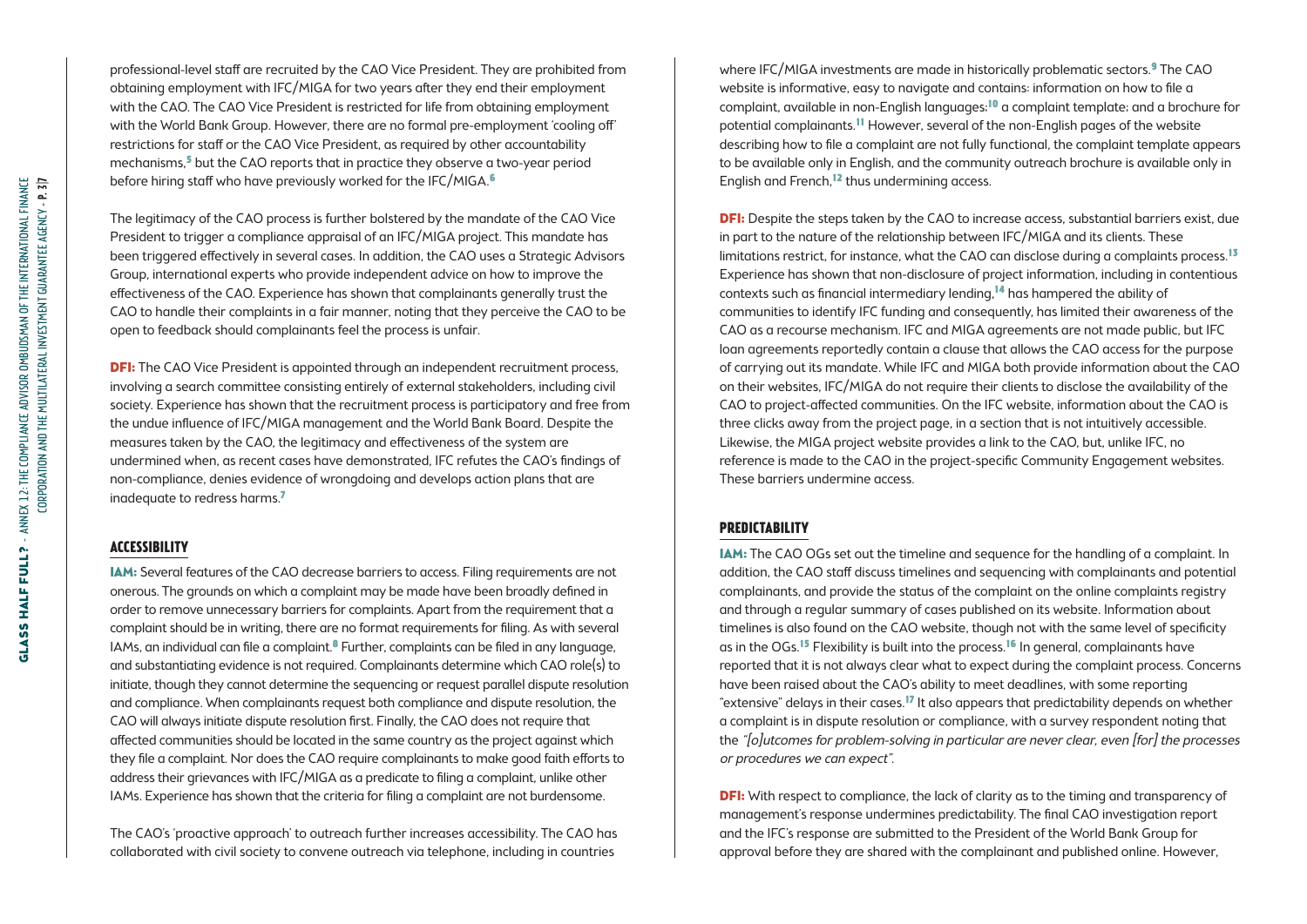there is no deadline by which the President must make a determination, which sometimes results in a significant gap between when the report is finalised and when it is shared with complainants.

#### **Equitability**

IAM: By nature, engagement in a dispute resolution process creates the opportunity for aggrieved parties to be involved in the process of 'deciding together'. The CAO assists with resolution by offering a wide range of approaches, in consultation with all parties, mainly: joint fact-finding; dialogue and negotiation; and mediation and conciliation. Users have expressed that the Ombudsman function does not always ensure an equitable process of mediation that takes into account the severe power imbalances between complainants, on the one hand, and the IFC and its corporate clients, on the other, who are often powerful, have abundant resources and are well-connected to local and regional elites. The CAO does provide capacity building for complainants to help them engage in the dispute resolution process. Additionally, the CAO conducts trainings for its mediators to help ensure that the CAO's approach to dispute resolution is consistent across cases. Some CSOs serving as representatives to affected communities, however, have expressed that they do not feel that their role was always respected by the CAO and its mediators in mediation processes.

The compliance function at the CAO lacks fairness as it does not allow complainants access to draft appraisal and investigation reports. Only IFC and MIGA senior management have access to draft reports. Complainants' access to the CAO's findings is completely dependent on the President's discretion to disclose both the Investigation Report and the IFC/MIGA's response.18 Consequently, complainants may be the last to have access to the findings once they have been disclosed to IFC/MIGA, President, and Bank Board, and only if clearance has been given by the President of the Bank.

**DFI:** The President's discretion to disclose reports undermines the compliance process, as IFC and MIGA operations remain inaccessible for affected parties. Management's tendency to refute the CAO's findings of non-compliance and deny wrongdoing further decreases accountability and the effectiveness of the mechanism. Furthermore, IFC does not appear to recognise the need or desirability to consult with complainants in the preparation of the action plan to correct non-compliance.

#### **Transparency**

IAM: The CAO website houses a registry of complaints, which contains case documents, a synopsis of the complaint, and a 'Case Tracker' that shows where the case is in the process, including whether and why it is closed or ineligible.<sup>19</sup> The Annual Report, available online, provides an overview of cases and trends, the CAO's annual budget and information about staffing. As discussed with respect to equitability (above), however,

experience has shown that the CAO has fallen short when it comes to keeping complainants informed about the status of their complaint, including when the process deviates from that which was expected.

**DFI:** Both the IFC and MIGA disclose project information, in accordance with their disclosure policies. The IFC is required to disclose information, such as the categorisation of environmental and social risks and the rationale.20 The IFC website contains a searchable Project Database<sup>21</sup> and allows one to submit online inquiries about projects,<sup>22</sup> in accordance with the IFC Disclosure Policy. However, it has been reported that the IFC's online enquiries have not been met with adequate responses. Similarly, prior to Board consideration of a project, MIGA must disclose summaries of proposed guarantees and environmental and social review summaries.<sup>23</sup>MIGA also has a searchable database of projects on its website,24 with staff contact information for disclosure requests. In practice, the availability of environmental and social impact assessments for MIGA projects can be limited. Even if project documents are available, experience has shown that the amount or specificity of information published by the IFC/MIGA is inadequate. Critical knowledge gaps prevent communities from having the information they need to understand proposed projects and their impacts early in the development process. When environmental and social documents are available, they can be very technical and rarely do they comprehensively convey the breadth of environmental and human rights impacts of projects. In relation to its financial sector portfolio, which comprises approximately 62% of its spending,<sup>25</sup> the IFC does not disclose, or require its financial intermediary clients to disclose, information about sub-projects. As a result of this lack of transparency, more than half of the IFC's total spending goes to projects and sub-projects that may adversely affect people who have no way of knowing that the CAO is an available recourse mechanism.

The Avianca case may set a troubling precedent for future cases regarding the IFC's use of confidentiality agreements with its clients. As described in the CAO's investigation report in that case, the IFC and its client had a confidentiality agreement that prevented the CAO from making reference to certain non-public information belonging to the client.<sup>26</sup> The central issue in that case were allegations in the complaint about violations of the right to freedom of association (see Chapter 4 for more detail). During its supervision of the project, the IFC had commissioned "advice from local counsel in relation to Freedom of Association issues at the client".<sup>27</sup> The CAO, however, was prevented from making reference to the content of that advice: "In relation to the advice from local counsel received in September 2013, CAO notes IFC's view that this should not be disclosed on the basis that it is subject to attorney-client privilege".<sup>28</sup>

### **Rights compatibility**

IAM: In its ten-year review of operations, the CAO noted that many of the complaints from communities articulated their concerns in the language of human rights.29 Rights compatibility is enhanced insofar as the CAO OGs define the environmental and social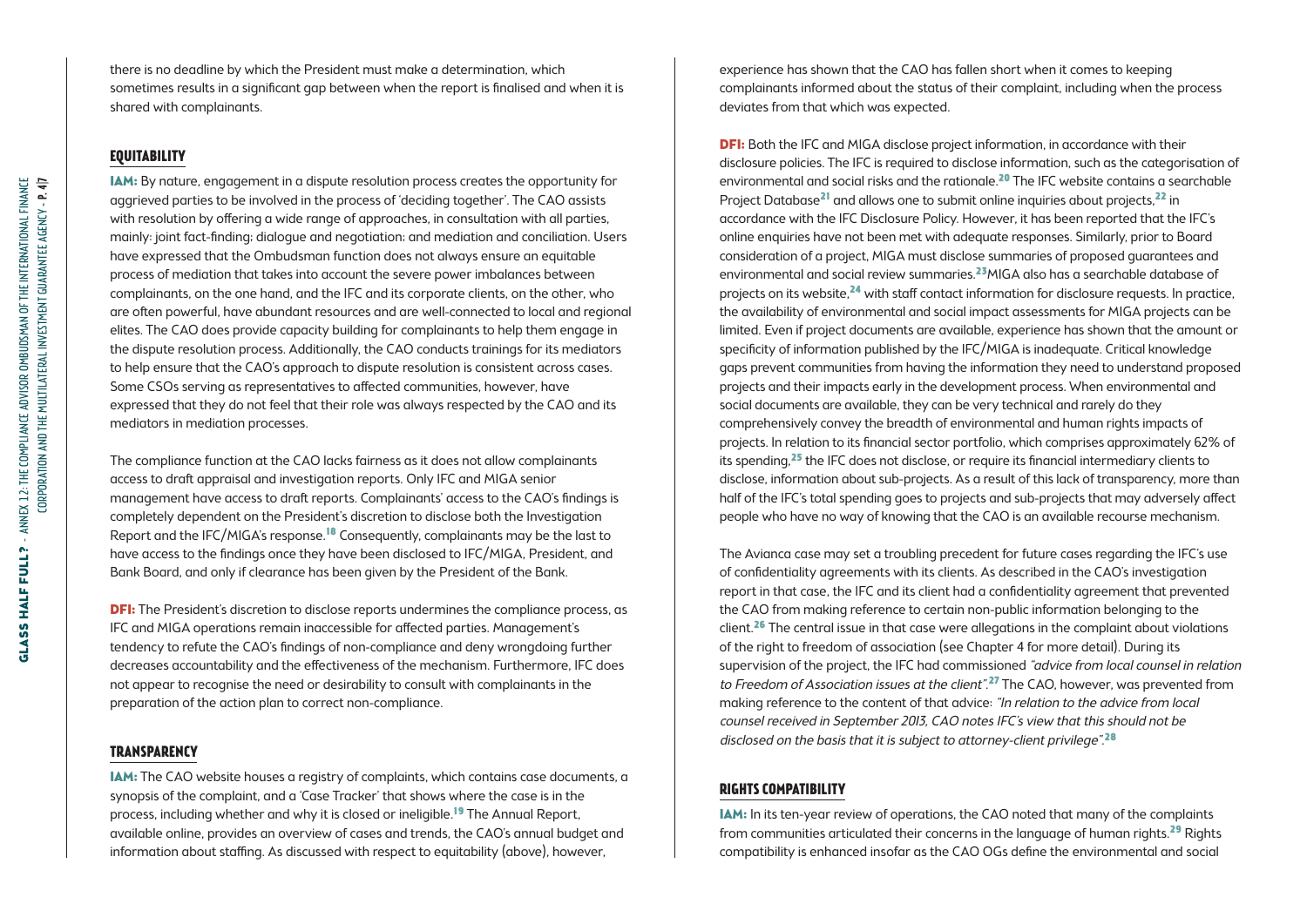impacts associated with IFC/MIGA projects to include those related to business and human rights.<sup>30</sup> In addition, unlike the AfDB's Independent Review Mechanism.<sup>31</sup> the CAO does not explicitly exclude specific human rights from the Mechanism's purview. On the other hand, the CAO OGs do not contain provisions that allow a complaint based solely on violations of human rights due to a project.<sup>32</sup> Rights compatibility is further bolstered by the ability of the CAO to accept confidential complaints, $33$  which is vital, given that complainants have reported they sometimes fear acts of retaliation because they either filed or supported communities in filing a complaint. Additionally, the mandate of the CAO to trigger an audit further bolsters the rights compatibility of the CAO insofar as it allows audits of projects in which it may be too risky for affected communities to file a complaint. Nonetheless, the CAO has real limitations in its ability to provide remedy, which stem from gaps in the environmental and social safeguard policies of the IFC and MIGA, the limitations of its mandate, and the operating environment in which it functions. There is no guarantee that a complaint will stop or prevent a project.

**DFI:** Neither the IFC Performance Standards nor the MIGA Policy on Environmental and Social Sustainability – the environmental and social policies applied to projects and upon which compliance is based - provide more than a limited reference to human rights.<sup>34</sup> The policies fall short of compliance with international human rights law. Neither policy includes an explicit commitment not to fund projects that would cause, contribute to, or violate human rights short of complying with international human rights law. There is no guarantee that, even upon a finding of non-compliance, the IFC, MIGA or its clients will implement an action plan that delivers adequate remedy for harms to communities. Indeed, complainants stated that they were rarely given what they deserved. Likewise, CSOs have raised concerns about the adequacy of IFC's action plans both to remedy harms and correct the systemic failures of the institutions.

#### **Lessons learned**

IAM: The CAO has conducted internal and external reviews of its work model at least three times, $35$  and its OGs have been revised four times, $36$  most recently in a process involving public consultation. The CAO presents lessons learned from cases in its publications. In 2010, the CAO published a review of lessons learned from its first ten years of operation. Moreover, the CAO's advisory role facilitates institutional learning insofar as it includes advice to the President and IFC/MIGA on broader environmental and social issues related to policies, standards, guidelines, procedures, resources and systems. The CAO's advice derives from insights from its dispute resolution and compliance work and aims to improve IFC and MIGA performance systemically. The CAO has reported that audit findings have informed adjustments to internal processes at the IFC. $^{37}$  The CAO has implemented a Monitoring and Evaluation system, which is a tool used to capture feedback from complainants.

**DFI:** It is unclear to what extent the IFC or MIGA facilitates learning from CAO's caseload.

The Management Action Tracking Record (MATR) tracks the actions of IFC/MIGA senior management in response to every CAO dispute resolution and compliance case. Publishing the MATR would not only provide transparency regarding the implementation of IFC's commitments, but improve its legitimacy as well. Complainants have reported that they either do not know if, or they do not believe that, the IFC/MIGA improves its practices and/or policies in response to cases. Recent CAO cases have also called into question the responsiveness of IFC management, thereby undermining not only the facilitation of learning, but also the legitimacy and equitability of the CAO. Further proof of IFC/MIGA's failure to learn lessons from CAO cases is the frequency with which it reinvest in the same or similar projects that are currently the subject of pending complaints.

## Analysis of Complaints Closed without Reaching a Substantive Phase

According to the CAO's website, between 1 July 2014 and 30 June 2015, 15 complaints were closed without reaching the CAO's Dispute Resolution and Compliance functions.<sup>38</sup> Ten of these cases were closed because the CAO deemed them not to raise harms or concerns of the type that it is empowered to or that are appropriate for review. Three were closed because the CAO determined that complainants had failed to establish a sufficient link between IFC financing or activities and the alleged harms. Two other cases were closed without reaching a substantive phase on the ground that the concerns raised had been addressed sufficiently outside of the IAM process, either by the IFC or the project sponsors.

In May 2015, after the dispute resolution process had ended without an agreement by the parties, the CAO closed four separate complaints related to the Yanacocha Mine in Peru, on the grounds that the issues raised were not "indicative of substantial concerns regarding the environmental and social outcomes of the project or issues of systemic importance for IFC that would merit a compliance investigation in accordance with CAO's Operational Guidelines".<sup>39</sup> Two of those complaints had entered the CAO's dispute resolution phase prior to closure, but the other two had not; thus two of the Yanacocha complaints (Yanacocha 6 and 7) were closed without reaching any substantive phase of the complaint process.

Six of the other complaints in this category related to one project, Harmon Hall, were consolidated by the CAO, after the parties could not reach agreement through a dispute resolution process. At the conclusion of its appraisal review, the CAO decided that a compliance investigation was not appropriate for two reasons: (1) the harms alleged in the complaints, which concerned labour conditions related to "compensation, benefits and inadequate performance of a grievance mechanism" did not necessarily "raise substantial concerns regarding the E&S outcomes of an IFC investment such that would merit a CAO compliance investigation" and (2) IFC was involved in ongoing supervision of the company's compliance with Performance Standard 2, regarding labour and working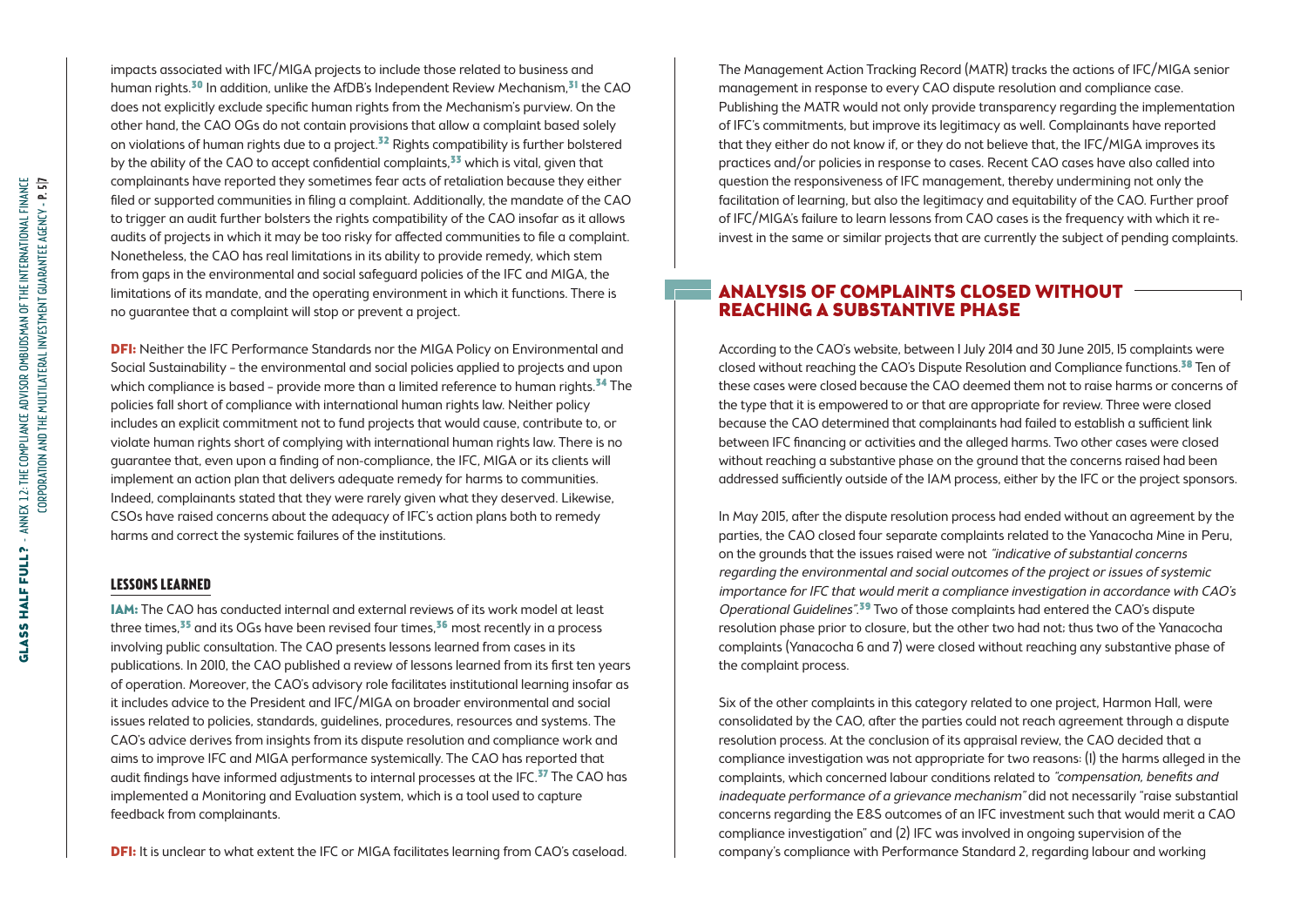conditions.40 The cases were thus closed without reaching a substantive phase of the complaint process, principally on the ground that they concerned individual labour disputes not amenable to CAO review.

Two other cases were closed without reaching dispute resolution or compliance review because the CAO concluded that the land acquisition disputes at issue in both cases were not "indicative of substantial concerns regarding the potential E&S outcomes of the project and/or issues of systemic importance for IFC such that would merit a compliance investigation in accordance with CAO's Operational Guidelines."41

In two other cases, the CAO determined that the IFC did not have a financial relationship with or stake in the companies or activities that were the subject of the complaint. In one such case, the CAO determined that the loan to the project sponsor was never disbursed and was ultimately cancelled, so it declined to investigate.42 In the other, the IFC determined that it had no financial exposure to investments in the palm oil activities of companies operating in Honduras, companies that had at some point received financing from an IFC-sponsored financial intermediary. Because of the lack of financial link between the IFC and conduct at issue in the complaint, the CAO concluded that the case was outside its mandate.43

One of the remaining complaints was closed within the research period without reaching a substantive phase because the CAO concluded that the complainants had failed to assert a sufficient connection between the alleged harms and IFC-financed activities.44

Another complaint related to the "Harmon Hall" project, labelled "Harmon Hall 07," was closed during the assessment period, before the case entered problem solving. According to the CAO, the dispute was resolved through direct interactions between the parties' lawyers, outside the IAM process.45

A fifteenth complaint was likewise closed without reaching a substantive phase because the CAO determined that the IFC had taken adequate steps to ensure that environmental and social policies and procedures were in place to identify and mitigate the effects of the mining activities at issue in the complaint, and therefore that further investigation was not warranted.46

#### **NOTES**

- 1 Compliance Advisor/Ombudsman [CAO], Terms of Reference, [http://www.cao-ombudsman.org/about/](http://www.cao-ombudsman.org/about/whoweare/documents/TOR_CAO.pdf) [whoweare/documents/TOR\\_CAO.pdf](http://www.cao-ombudsman.org/about/whoweare/documents/TOR_CAO.pdf) [hereinafter CAO Terms of Reference].
- 2 CAO Operational Guidelines (2013), [http://www.cao-ombudsman.org/](http://www.cao-ombudsman.org/howwework/2012OperationalGuidelinesUpdate.htm) [howwework/2012OperationalGuidelinesUpdate.htm](http://www.cao-ombudsman.org/howwework/2012OperationalGuidelinesUpdate.htm) [hereinafter CAO Operational Guidelines].
- 3 This number may differ from the 'total completed cases' in the previous table, because it includes all cases filed, including those pending a decision of the mechanism.
- 4 This row includes cases that were not registered, were found ineligible or were closed after being found eligible, but before reaching a substantive phase.
- 5 Several financial institutions impose 'cooling off' periods for their staff before joining the staff of their institution's accountability mechanism.
- 6 CAO comments on draft report, received on 21 October 2015.
- 7 See, e.g., CSO Response to the CAO Investigation into IFC Investment in Corporacion Dinant, Honduras. (Jan. 20, 2014), [https://www.oxfam.org/sites/www.oxfam.org/files/cso-statement-cao-investigation-ifc-dinant](https://www.oxfam.org/sites/www.oxfam.org/files/cso-statement-cao-investigation-ifc-dinant-investment-20jan2014.pdf)[investment-20jan2014.pdf](https://www.oxfam.org/sites/www.oxfam.org/files/cso-statement-cao-investigation-ifc-dinant-investment-20jan2014.pdf).
- 8 *See, e.g., infra Annex 9*, the Complaints Mechanism of the European Investment Bank.
- 9 CAO, 2014 Annual Report 24 (2014), [http://www.cao-ombudsman.org/documents CAOANNUALREPORT2014\\_000.](http://www.cao-ombudsman.org/documents/CAOANNUALREPORT2014_000.pdf) [pdf](http://www.cao-ombudsman.org/documents/CAOANNUALREPORT2014_000.pdf) (highlighting that "The CAO partnered with the international NGO, Global Rights, to conduct outreach to local civil society organizations from West and Central Africa. The CAO also participated in an outreach workshop hosted by Centre for Research on Multinational Corporations (SOMO) for civil society organizations from the Middle East region.").
- 10 As of June 2015, information on how to file a complaint was available in Arabic, Bengali, Mandarin, French, Hindi, Bahasa, Kannada, Portuguese, Russian, Spanish, Swahili, Tamil and Thai.
- 11 CAO, Make Your Voice Heard, http://www.cao-ombudsman.org/howwework/filecomplaint/documents/CAO [VoiceHeardBro08\\_A4-3\\_English.pdf.](http://www.cao-ombudsman.org/howwework/filecomplaint/documents/CAO_VoiceHeardBro08_A4-3_English.pdf)
- 12 As of June 2015, the "Documents" and "Useful Links" for the non-English pages on the CAO website were inactive. Also, the Khmer and Lao translations of this page are under construction.
- 13 According to the CAO Terms of Reference, the CAO is prohibited from publishing information that cannot be disclosed under the IFC or MIGA disclosure policies. *See* CAO Terms of Reference, *supra* note 1.
- 14 See generally Oxfam Int'l, The Suffering of Others: the human cost of the International Finance Corporation's lending through financial intermediaries (Apr. 2015), [https://www.oxfam.org/sites/www.oxfam.org/files/file\\_](https://www.oxfam.org/sites/www.oxfam.org/files/file_attachments/ib-suffering-of-others-international-finance-corporation-020415-en.pdf) [attachments/ib-suffering-of-others-international-finance-corporation-020415-en.pdf](https://www.oxfam.org/sites/www.oxfam.org/files/file_attachments/ib-suffering-of-others-international-finance-corporation-020415-en.pdf) [hereinafter Oxfam, The Suffering of Others].
- 15 At the time of writing, however, the CAO is undertaking an update of its outreach materials.
- 16 CAO Operational Guidelines, *supra* note 2, at 15,  $\Pi$  2.4 (providing that "[i] f the nature of the complaint or special circumstances requires more flexibility, CAO, in consultation with the parties, will review the timeline for handling the complaint").
- 17 See also infra Section 4.2.2 on the Avianca case study.
- 18 CAO Operational Guidelines, *supra* note 2, at TT 4.4.5 (Report preparation and disclosure).
- 19 CAO, Cases, <http://www.cao-ombudsman.org/cases/>.
- 20 Int'l Finance Corp. [IFC], Access to Information Policy ¶ 30 (Jan. 1, 2012) (For projects with potentially significant